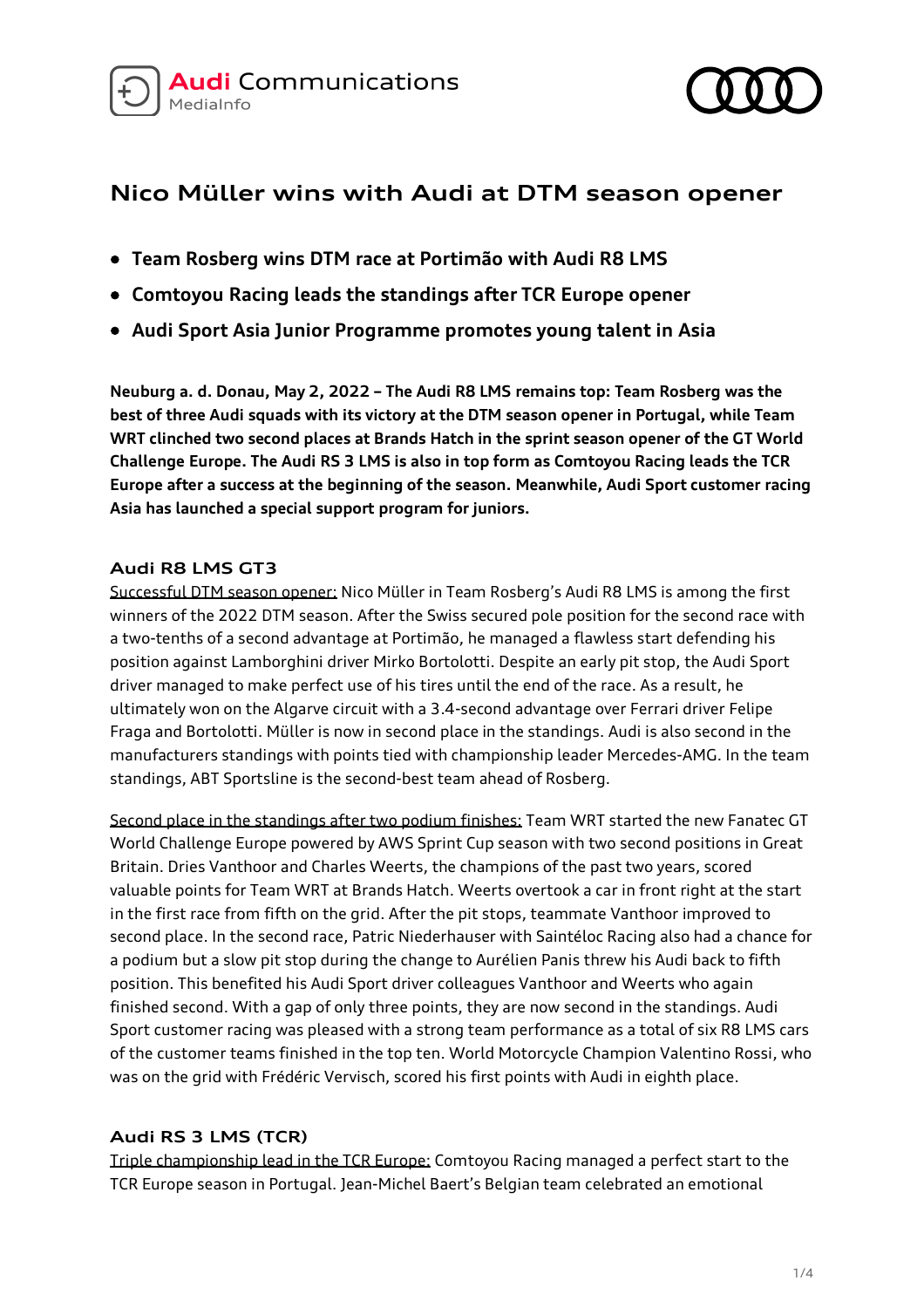



victory in the second sprint race at Portimão. Franco Girolami, who drove the Audi RS 3 LMS gen II for the first time, had started the race in fifth place. Already at the start he overtook two rivals and steadily improved. On lap seven he raced alongside Pepe Oriola for several turns before finally overtaking the Honda driver. After 14 laps, the Argentine in the Audi won by 1.8 seconds. Teammate Tom Coronel, who had started in fourth place, completed the podium in third. Girolami thus leads the drivers standings with a nine-point advantage. Luís Cidade as the best Junior driver in an Audi RS 3 LMS fielded by Élite Motorsport by Comtoyou occupies first place in the rookie classification. Viktor Davidovski, who contests the season for Comtoyou Racing, is at the top of the Diamond Trophy for amateur drivers older than 35.

Second place in thrilling race: In the third round of the IMSA Michelin Pilot Challenge, not one but two Audi customer teams with the RS 3 LMS had chances for the best positions. Until eight minutes before the end of the two-hour race at Laguna Seca, Gavin Ernstone/Jon Morley for Road Shagger Racing were in the lead. However, Morley hit an opponent while lapping, received a drive-through penalty for it and dropped back to eighth position. Denis Dupont, who shared an Audi of the Belgard & Techniseal Racing team with Eric Rockwell, overtook Hyundai driver Tyler Gonzalez on the home straight and secured second position with an advantage of 52 thousandths of a second.

Two trophies in Portugal: At the second event of the Campeonato de España Resistencia, Jorge Silva and Pedro da Silva in the Audi RS 3 LMS were among the best contenders in the D1 class. In the first race at Portimão, the Portuguese drivers in the Audi RS 3 LMS clinched second place in their classification. In the second race, they managed to win their category with a 14.4-second advantage after 50 minutes of racing.

Two class wins in Latvia: Ivars Vallers in the Audi RS 3 LMS won the TCR class in both sprints at the season opener of the Baltic Touring Car Championship. The Latvian finished fourth overall in both competitions on the Riga circuit in his production-based touring car ahead of several Cup and GT4 sports cars.

First victory for Bitci Racing: The Turkish team Bitci Racing celebrated its first success with Audi in the Coppa Italia Turismo. Vedat Ali Dalokay won the second sprint race on the second race weekend from grid position five. He crossed the finish line at Vallelunga after 13 laps with a 2.086-second advantage over Honda driver Paolo Rocca, who had won the first sprint.

#### **Audi Sport customer racing Asia**

Audi Sport Asia Junior Programme to promote talent: Audi Sport customer racing Asia has launched a new initiative. In order to specifically guide young Chinese racing talents to the top of the sport, they will receive professional training in the new Audi Sport Asia Junior Programme. 21-year-old Yu Kuai and 20-year-old Cao Zhuo are the first two sponsored drivers who started their careers in karting and continued in single-seater racing. In addition to regular tests and races in the 2022 China Endurance Championship, the two juniors receive continuous instruction in disciplines such as race craft, physical and mental fitness and media training. "Audi Sport customer racing Asia has set milestones in regional motorsport with support programs for a